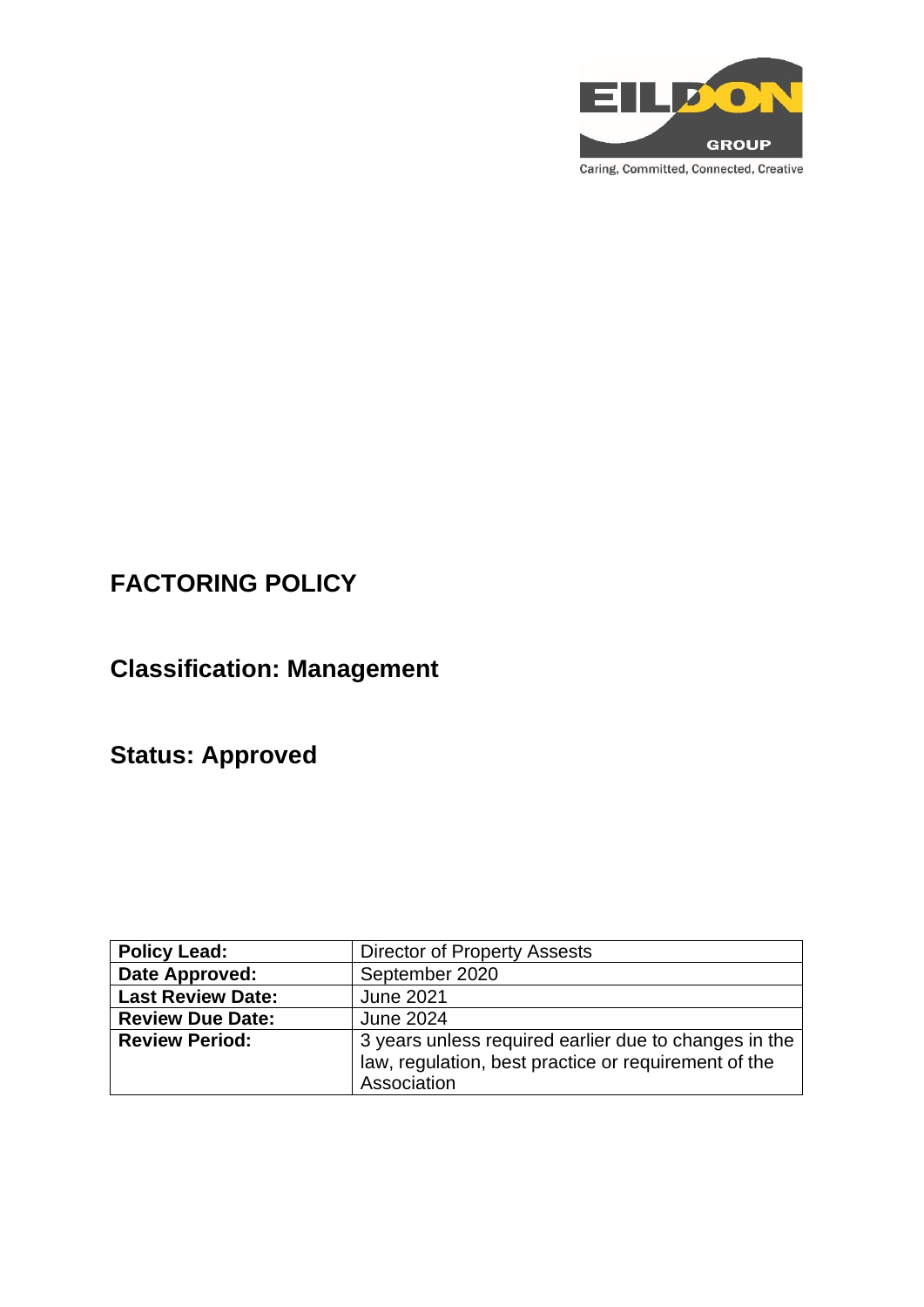



## **REFERENCE PAGE**

| <b>Document Title:</b>                    | <b>Factoring Policy</b>                                                                                                                                                                                                                                                                                                                                                                                                                                                                                          |
|-------------------------------------------|------------------------------------------------------------------------------------------------------------------------------------------------------------------------------------------------------------------------------------------------------------------------------------------------------------------------------------------------------------------------------------------------------------------------------------------------------------------------------------------------------------------|
| Aim:                                      | To provide key information to factoring<br>customers                                                                                                                                                                                                                                                                                                                                                                                                                                                             |
| Objective:                                | 3 The Eildon Group will ensure the<br>delivery of high quality, responsive and<br>affordable housing and support services                                                                                                                                                                                                                                                                                                                                                                                        |
| <b>Scope of Policy:</b>                   | <b>Customers</b>                                                                                                                                                                                                                                                                                                                                                                                                                                                                                                 |
| <b>Nominated Officer:</b>                 | <b>Private Residential Tenancy Officer</b>                                                                                                                                                                                                                                                                                                                                                                                                                                                                       |
| <b>Approval Source:</b>                   | <b>Executive Team</b>                                                                                                                                                                                                                                                                                                                                                                                                                                                                                            |
| <b>Legal &amp; Regulatory References:</b> | Property Factors (Scotland) Act 2011                                                                                                                                                                                                                                                                                                                                                                                                                                                                             |
| <b>Procedural References:</b>             | The Factoring Procedure Register                                                                                                                                                                                                                                                                                                                                                                                                                                                                                 |
| <b>Consultation Completed:</b>            | <b>Yes - Customers</b>                                                                                                                                                                                                                                                                                                                                                                                                                                                                                           |
| <b>Risk Implications:</b>                 | 1- Existing policy, minimal change                                                                                                                                                                                                                                                                                                                                                                                                                                                                               |
| <b>Equalities Assessment:</b>             | All Eildon policies and key documents<br>are developed with the clear objective<br>of ensuring that they do not discriminate<br>against any person and have negative<br>impacts for equality groups. We will<br>always welcome comments on the<br>impact of a policy on particular groups<br>of people in respect of, but not limited<br>to, age, disability, gender reassignment,<br>race, religion, sex or sexual orientation,<br>being pregnant or on maternity leave<br>and children's rights and wellbeing. |
| <b>Accessibility:</b>                     | Accessible electronically/online and in<br>print. All documents can be translated<br>and made available in audio, braille and<br>large print versions upon request.                                                                                                                                                                                                                                                                                                                                              |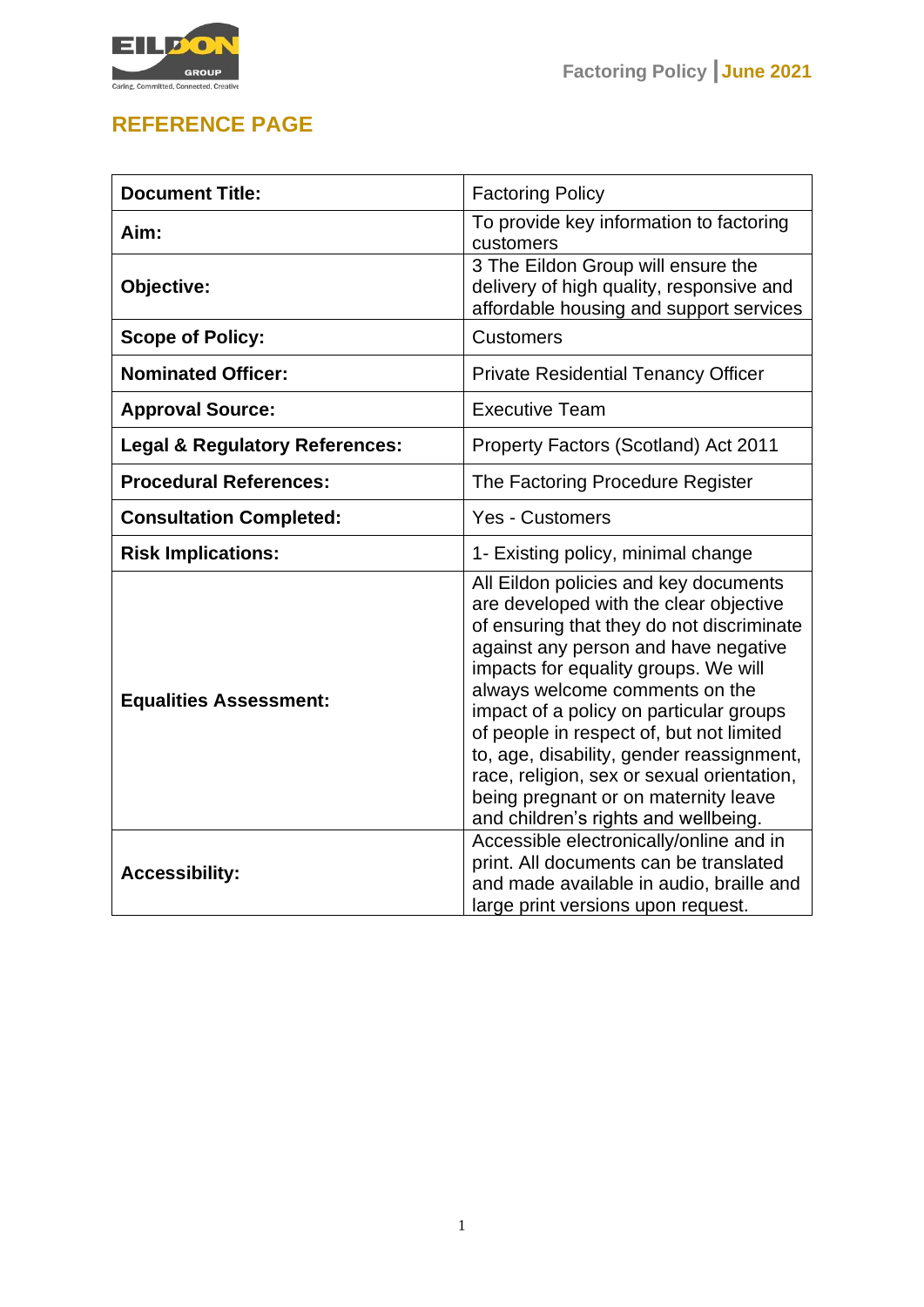

## **CONTENTS**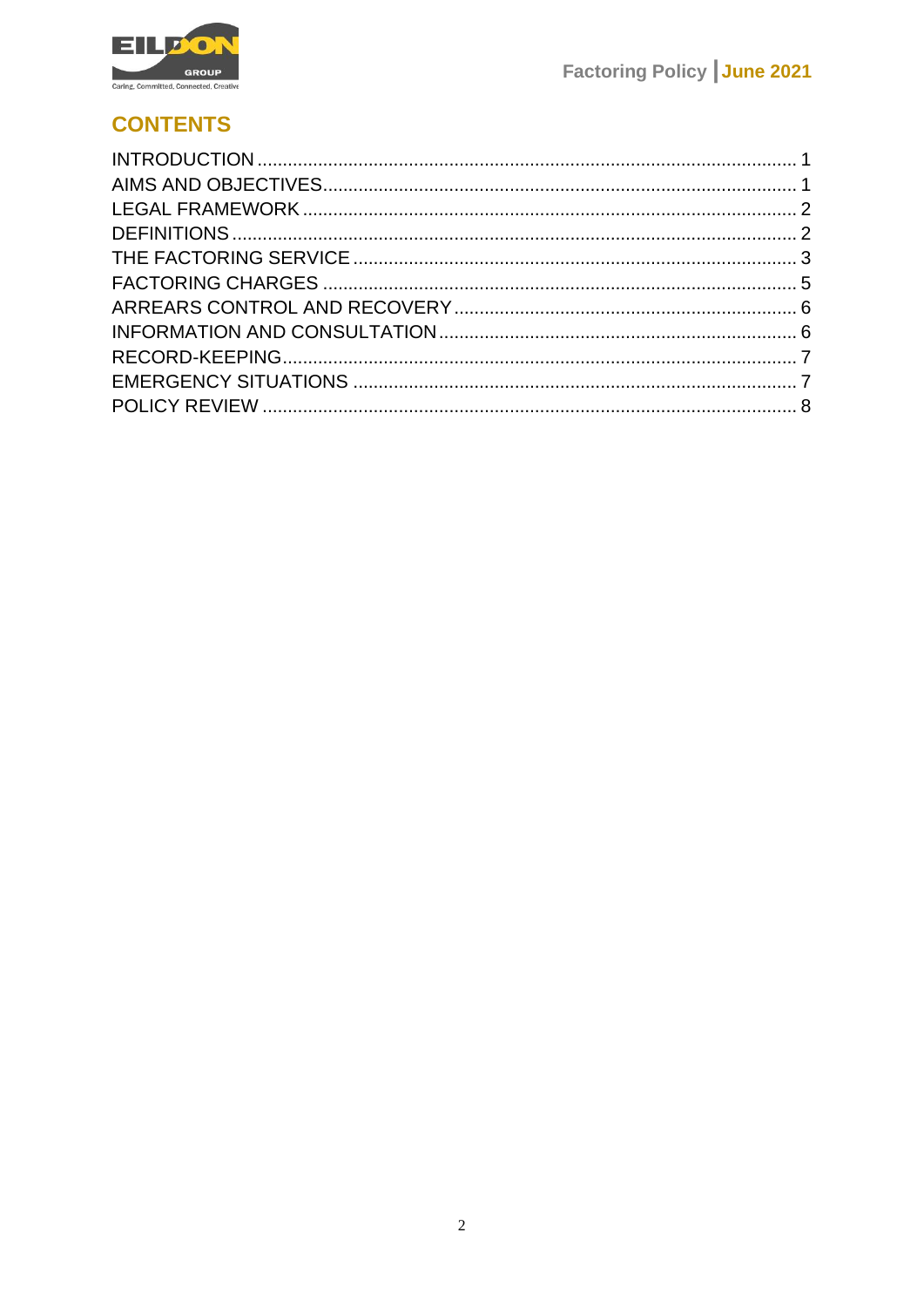

## <span id="page-3-0"></span>**INTRODUCTION**

For the purposes of this policy the document refers to 'outright owners' and 'sharing owners' as 'owners' unless there is a need to differentiate between them.

Eildon Housing Association delivers a factoring service to properties that were bought through the Shared Ownership, Shared Equity Scheme, or Stock Transfers where the Right-To-Buy option has been exercised and any other Owners. As factor, Eildon Housing Association (EHA) is responsible for general management and administration of the common property.

The Association may offer a property factoring service to owners whose properties fall within its area of management which covers the Scottish Borders. The Association recognises the benefits of providing a property factoring service, which will encourage good relations with local owners and ensure that all properties and common areas within the development are adequately maintained. The Association will therefore seek to provide the highest possible standard of service to owners, while ensuring that such provision is always practical, legally compliant and cost-effective.

The Association's provision of a property factoring service will always be dependent upon owners making payments whenever requested, whether in respect of work already done or in advance for major works to be carried out. This policy will not duplicate the Deed of Conditions which will always take precedence.

This policy has been produced in compliance with the Property Factors (Scotland Act 2011) Code of Conduct for Property Factors, Overarching Standards of Practice, SFHA Factoring Guidance and Scottish Housing Regulator Charter Outcomes 13.

## <span id="page-3-1"></span>**AIMS AND OBJECTIVES**

The factoring policy aims to: -

- i. Ensure owners are fully aware of their responsibilities regarding factoring and
- ii. Comply with Title Deed conditions
- iii. Demonstrate open, fair and accountable charges for the services provided
- iv. Ensure there are clear and effective procedures in place to recover factoring charges in a fair and consistent manner
- v. Establish and sustain good communication links with owners
- vi. Maintain effective recording and monitoring systems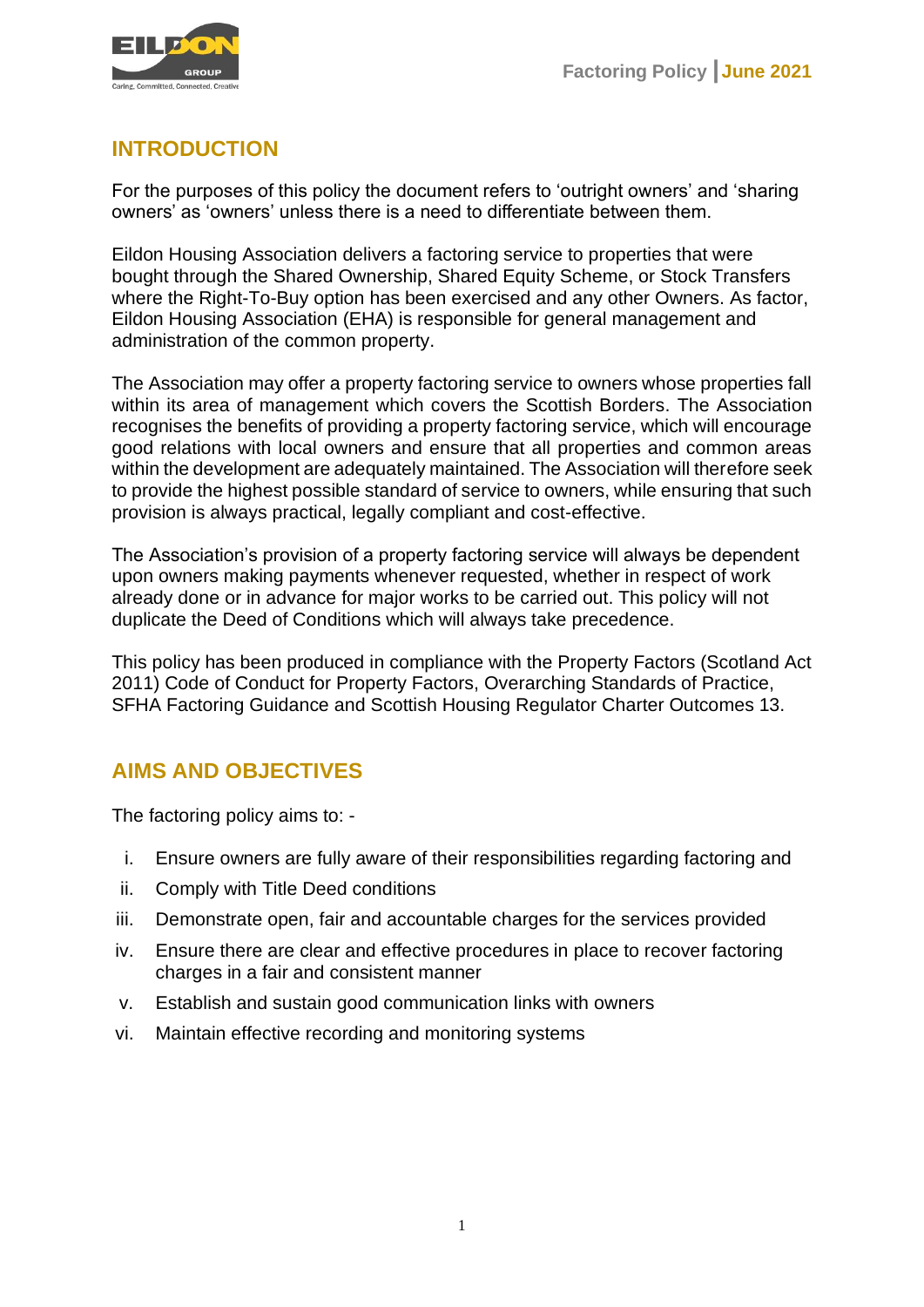

## <span id="page-4-0"></span>**LEGAL FRAMEWORK**

Every owner has a Title Deed or Deed of Conditions for their property as drawn up at the time of sale. The Title Deeds or Deed of Conditions express the rights and obligations of each party. The Deed defines the common parts, rights of access, provision for maintenance and share of repair, maintenance or improvement costs to be met by each owner.

This policy also takes account of the following legislation

- i. The Abolition of Feudal Tenure (etc.) (Scotland) Act 2000
- ii. Housing (Scotland) Act 2001
- iii. Title Conditions (Scotland) Act 2003
- iv. The Tenements (Scotland) Act 2004
- v. Housing (Scotland) Act 2006
- vi. Property Factors (Scotland) Act 2011
- vii. Compliance with Anti-Money Laundering Legislation and Data Protection Legislation

## <span id="page-4-1"></span>**DEFINITIONS**

The following definitions are used throughout this policy: -

#### **i. Factoring**

A property management service offered to property owners to plan for, arrange and oversee work on their behalf, e.g. common repairs, planned maintenance works and insurance. Factoring services and responsibilities also relate to areas of common land or space.

#### **ii. Factor**

The agent appointed, by owners, to carry out a factoring role, i.e. Eildon Housing Association Limited.

#### **iii. Tenement**

A building which comprises two or more separate dwellings which are divided from each other horizontally and including any land attached to that building, e.g. gardens, bin stores etc.

#### **iv. Flat**

A dwelling-house in a tenement

#### **v. Deeds of Conditions**

This is a legal document that imposes legally enforceable conditions on the property to which it relates. Conditions may cover permitted uses of the property and requirements relating to the division of responsibility for repairs and maintenance of a building in multiple-ownership.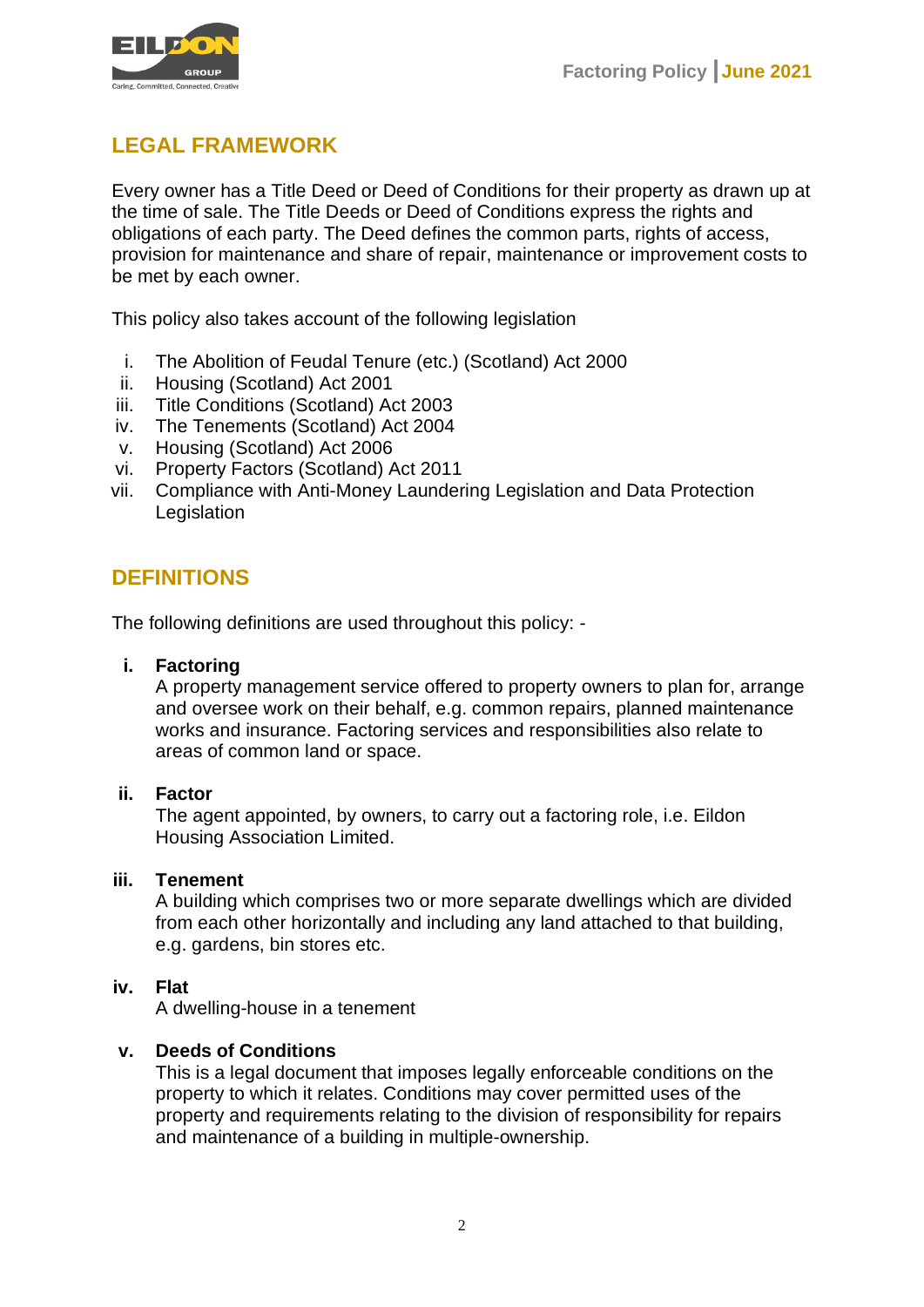

#### **vi. Owners Obligation**

Shared Ownership, Shared Equity Scheme, or Stock Transfers where the Right-To-Buy option has been exercised and any other Owners.

#### **vii. Major Repair**

A repair of such a size or complexity where the anticipated cost per resident amounts to or exceeds the sum set out in the Deed of Conditions requiring preconsent.

## <span id="page-5-0"></span>**THE FACTORING SERVICE**

The factoring service will aim to include the following: -

- i. Instructing common reactive maintenance and repairs
- ii. Planning for, arranging and overseeing cyclical maintenance and major repairs
- iii. Co-ordinating environmental maintenance and services
- iv. Ensuring comprehensive buildings insurance for the full rebuilding value
- v. Providing management and administration services
- vi. Select contractors to carry out appropriate works. Contractors will be procured in full adherence to the Public Contract Regulations Scotland
- vii. Provision of regular information and consultation
- viii. Apportioning costs and liaising with solicitors regarding sales and re-sales

#### **Common Reactive Maintenance and Repairs**

The Association will arrange common repairs to items such as the roof, the common stair, communal grounds and the tenemental structure which are identified by owners and reported to the Association or identified by the Association during inspections.

Contractors will be selected in accordance with the Association's procurement policy and procedures. Contractors' performance is regularly monitored to ensure that service and quality of works are of an appropriate standard and represent value for money.

Repairs to common areas will be classified as emergency, urgent or routine with targets timescales set for the satisfactory completion of the work.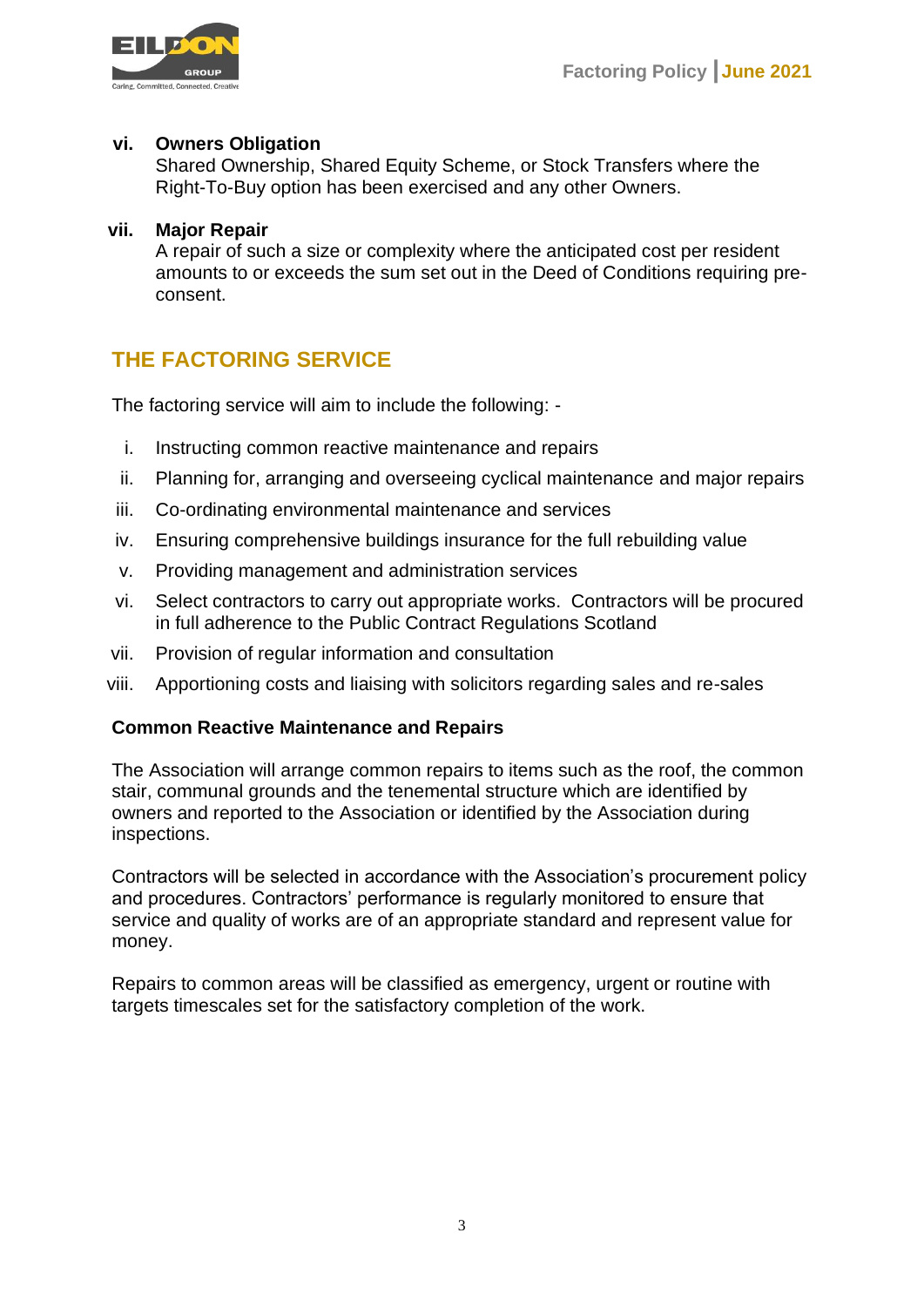

#### **Cyclical Repairs and Planned Maintenance**

Cyclical repairs are carried out by the Association to prevent a property from falling into a state of disrepair, e.g. painting of external and other common areas, guttercleaning, etc. Planned maintenance may involve, e.g. replacement windows, doors, etc. and the Association will consult with owners prior to carrying out any work of a major nature.

#### **Environmental Maintenance and Services**

Costs will be recharged on a pro-rata basis to all properties liable to pay a share of the upkeep, e.g. grounds maintenance of common areas. The cost of the electrical supply for common services, e.g. stair-lighting will be recovered at cost on a pro-rata basis. This will also apply to other common services such as, stair cleaning, controlled door entry systems, CCTV system etc.

#### **Buildings Insurance**

The Association will submit insurance claims on behalf of owners covered by the global insurance policy but thereafter it is the responsibility of the owner to contact the insurer to progress such a claim. Any decisions on whether a claim is settled or not is the responsibility of the insurer and not the Association.

The Association will arrange for public liability insurance in respect of Common Parts of the Development and all owners on the Development will be liable to meet the appropriate share of the premium for same.

#### **Laidlaw Court, Galashiels**

The Association provides a common insurance cover insuring the common areas within the block and common areas of the Development for their full reinstatement value at very competitive rates. The rates are subject to regular competitive tendering and are reviewed annually. A full copy of your Summary of Cover will be issued on an annual basis following the review and a copy of the current Summary of Cover is available on request. The Association reserves the right to charge for additional copies of the Summary of Cover. This Association does not provide building and contents insurance for individual properties within the development, which is the responsibility of individual owners.

#### **Bridgegate Court, Peebles and Rennie Court, Kelso**

The Association provides a common insurance cover insuring the common areas within the block and common areas of the Development for their full reinstatement value at very competitive rates which all owners are encouraged to join.The Association may, upon receipt of a written request from owners within the Development, effect and keep in force the buildings insurance cover for that owner's property and their relevant share of the Common Parts of the Development in which that owner has an interest. Should any owner or their lenders require any cover to be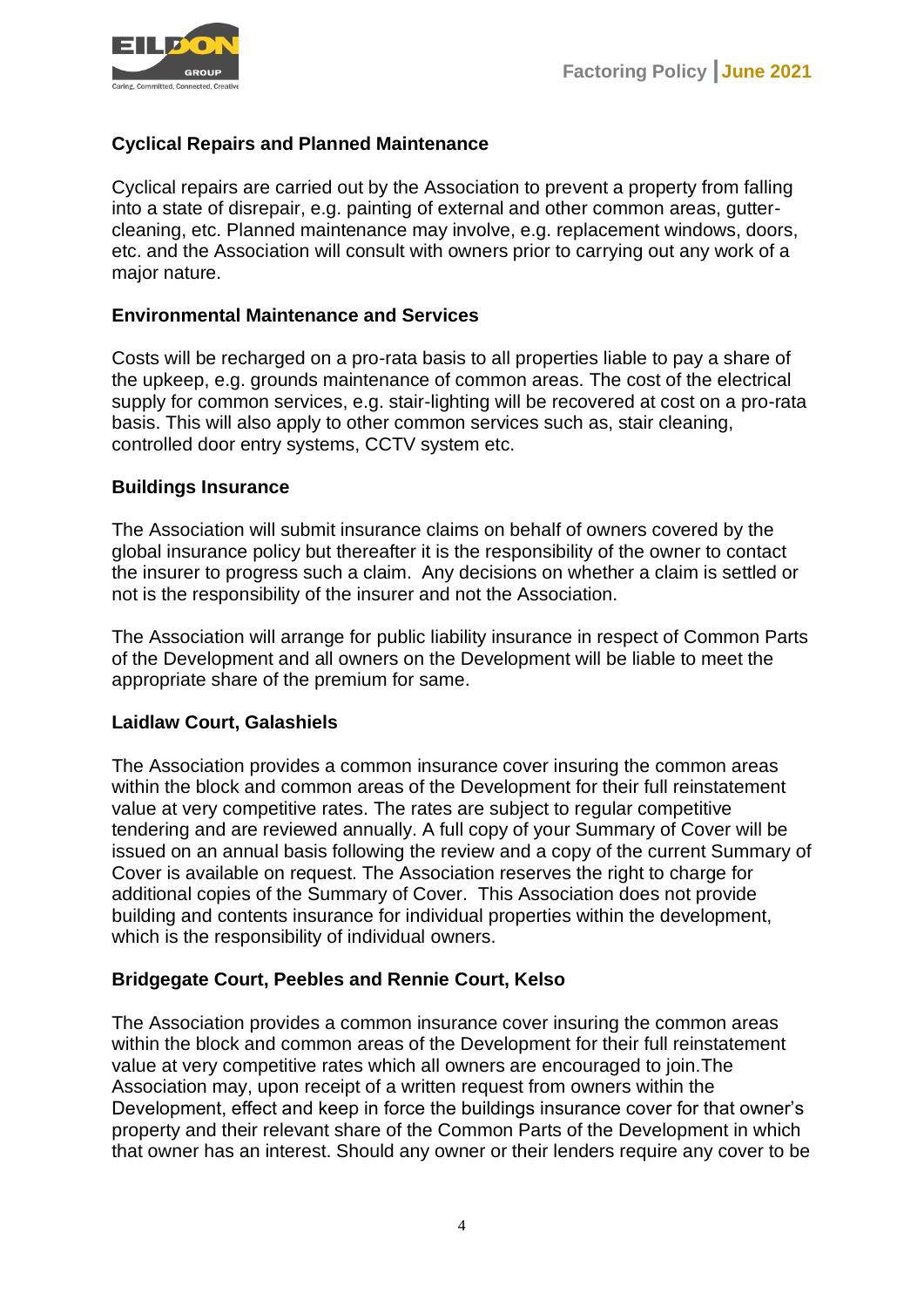

increased, they must advise the Association in writing and a revised premium will be charged to the owner.

The premium applicable to your property will be confirmed to you by the Association should you request for the Association to provide insurance cover for your property. The Association will provide details of the insurer, the total sum insured, the premium paid, any excesses which apply and a summary of the policy information to any owner who opts to be covered by the Association's global insurance policy. Any changes to the Association's insurance cover/premium etc. will be communicated to you in writing on an annual basis.

**Where owners wish to take out their own building's insurance for their property, they will be required to provide evidence that insurance is in place and covers a share of the common parts of the Development and continues to be in place on an annual basis. This is the responsibility of each owner and should this evidence not be provided, the Association reserves the right to insure the property on the owner's behalf and the whole annual fee will be applied.** 

#### **Management and Administration**

An administration fee will be charged for the provision of the factoring service, e.g.

- i. staff time in inspecting and organising repairs, tendering, writing to owners,
- ii. calling and attending meetings and maintaining adequate records
- iii. administering the common buildings insurance policy, making claims, etc. printing, postage and delivery of letters
- iv. Issuing invoices, maintaining accounts, monitoring and recovery of arrears
- v. Liaising with solicitors in sales and re-sales and providing relevant information

## <span id="page-7-0"></span>**FACTORING CHARGES**

The Association will assess the costs of the factoring service annually to ensure that the charges cover the expenditure incurred and identified future expenditure. Owners will be consulted on the proposed annual review and will receive at least 4 weeks' notice of any increase to be applied from 1 April each year.

All charges will be in advance with the exception of any reactive repairs that will be chargeable in arrears. Repair costs will be apportioned according to the share shown in the Deed of Conditions or, where necessary, in terms of the Title Conditions (Scotland) Act 2004. Copies of relevant contractors' accounts will be made available to owners upon request.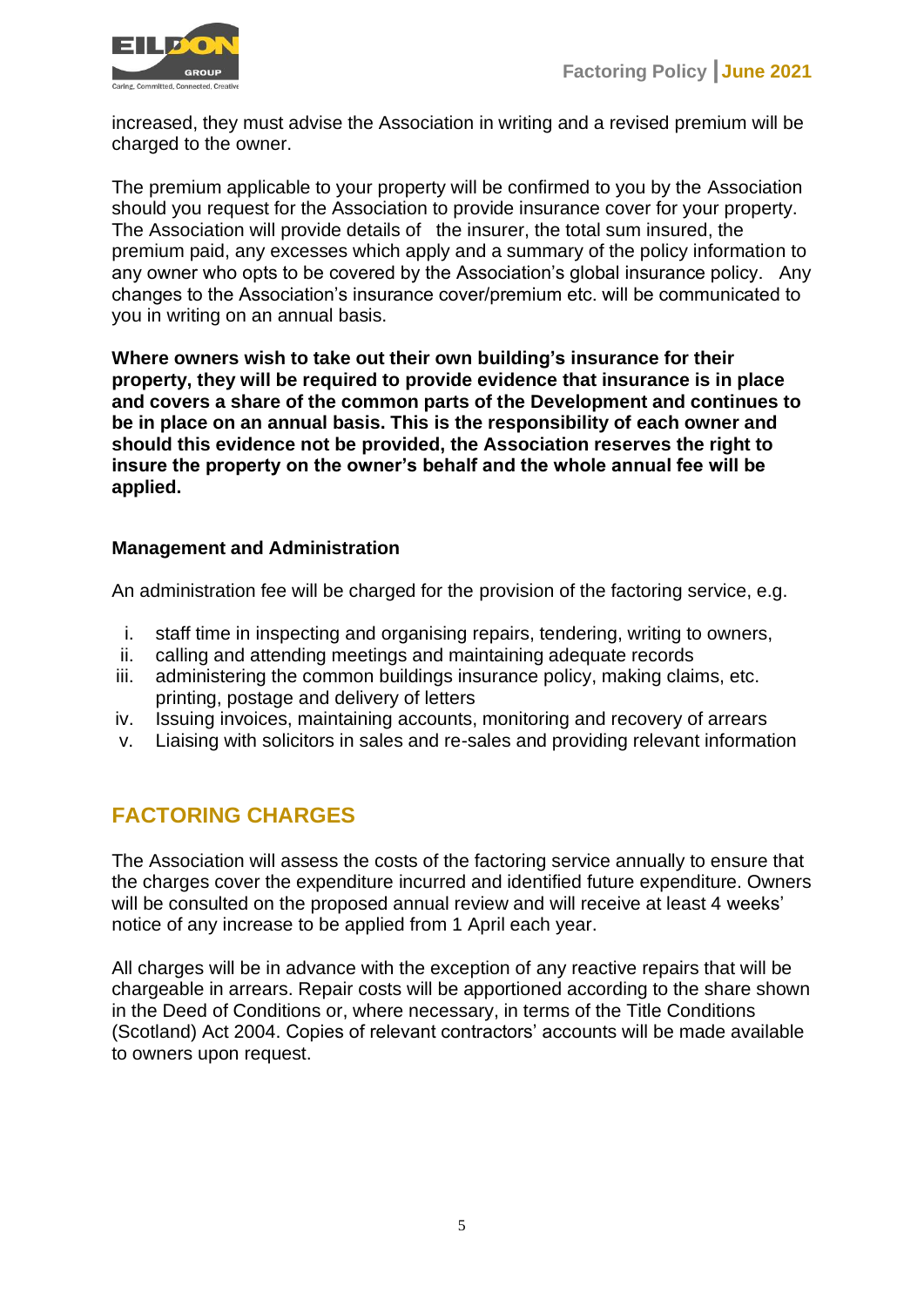

Invoices will be issued biannually and will comprise:

- a) the Association's Administration fee
- b) service charges e.g. stair cleaning, common ground maintenance
- c) buildings insurance premiums
- d) actual cost of repairs and maintenance carried out in line with contractors' invoices received since the previous invoice
- e) cyclical maintenance in line with contractors' invoices received since the previous invoice
- f) any other agreed outlays incurred by the Association on behalf of owners.

Prompt payment will be expected, and defaults will be dealt with by our solicitors, acting on our instructions.

## <span id="page-8-0"></span>**ARREARS CONTROL AND RECOVERY**

The Association will adopt a reasonable approach to ensure that arrears are minimised, and the outstanding debts are recovered.

Owners will be considered as being in arrears if they do not pay their account in full as per their period in the Term and Conditions of the invoice being sent out, unless they have an agreed payment arrangement to which they are adhering.

The Association will pursue owners in regard to factoring arrears and may also seek to offer assistance and negotiate mutually acceptable payment arrangements, where appropriate. However, where co-operation is not forthcoming, court action will be raised to recover debts, with the costs incurred by the Association being added to the original sum.

Other recovery methods may include raising action through the small claims court, summary cause or normal court proceedings. Should a decree be awarded by the Court against an owner, this may result in lodging of an arrestment of the owner's wages or bank account. In addition, a Notice of Potential Liability may be registered against the property which may affect any future sale.

### <span id="page-8-1"></span>**INFORMATION AND CONSULTATION**

Prospective new owners and sharing owners will receive a welcome letter, within 4 weeks. Enclosing copies of the Written Statement, Factoring Policy, Customer Privacy Notice and Direct Debit Mandate explaining the Factoring Service and details of the Association's block buildings insurance and offering to meet to discuss the factoring service if required. The privacy notice sets out Eildon's use of your personal information.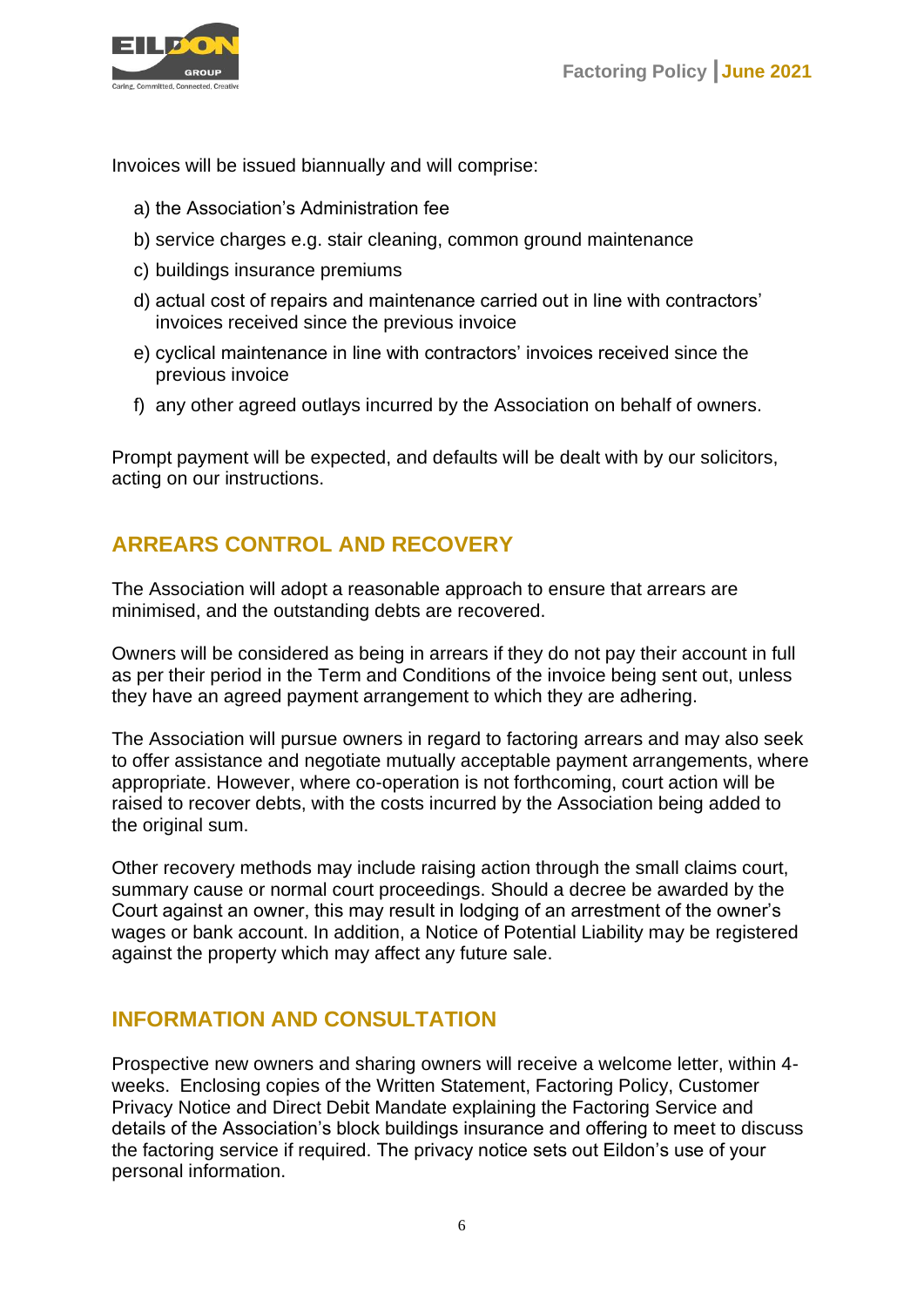

On a regular basis, information about the Association will be provided in a range of formats.

Owners may also have the opportunity for consultation during open meetings.

Where a property factored by the Association is to be sold, owners must advise the Association of the date of transfer and the name of the new owners. The seller must provide a Home Report. In addition to a survey, this includes a Property Questionnaire with questions about maintenance obligations in common property and about charges which are paid to a factor. The factor's name and address must be supplied. If solicitors handling the transaction require copies of Building Warrants, guarantees, or other documents, an administrative charge may be made.

## <span id="page-9-0"></span>**RECORD-KEEPING**

The Association will maintain comprehensive records of all relevant information, including ownership details, liability for common repairs, details of insurance cover, apportionment of charges attributable to the property and financial details relating to floats, balances, etc. details of solicitors and lenders will also be held where known.

### <span id="page-9-1"></span>**EMERGENCY SITUATIONS**

Owners will be given contact details of the Association's emergency repairs service in case an emergency repair is required to common parts out with normal office hours. Where an emergency repair to common parts is necessary due to an owner's misuse, negligent act or omission to act, the Association will recharge the owner concerned.

Where an emergency common repair requires access to an owner's individual property, the Association will make every effort to contact the owner, failing which, if in the opinion of the Association, access is needed immediately, the Association will arrange for a forced entry. This action would only be taken in extreme situations.

### **COMPLAINTS**

It is important to the Association that owners are satisfied with the factoring service that the Association provide. Communication and complaints will be dealt with in accordance with our Complaints Policy

Normally, if a complaint to the Association is not resolved at Stage 2 Investigation, the complaint can be considered by the Scottish Public Services Ombudsman. However, this does not apply to complaints regarding factoring. Housing and Property Chamber, First-tier Tribunal for Scotland will try to resolve complaints and disputes between homeowners and property factors and can be contacted at the following address: